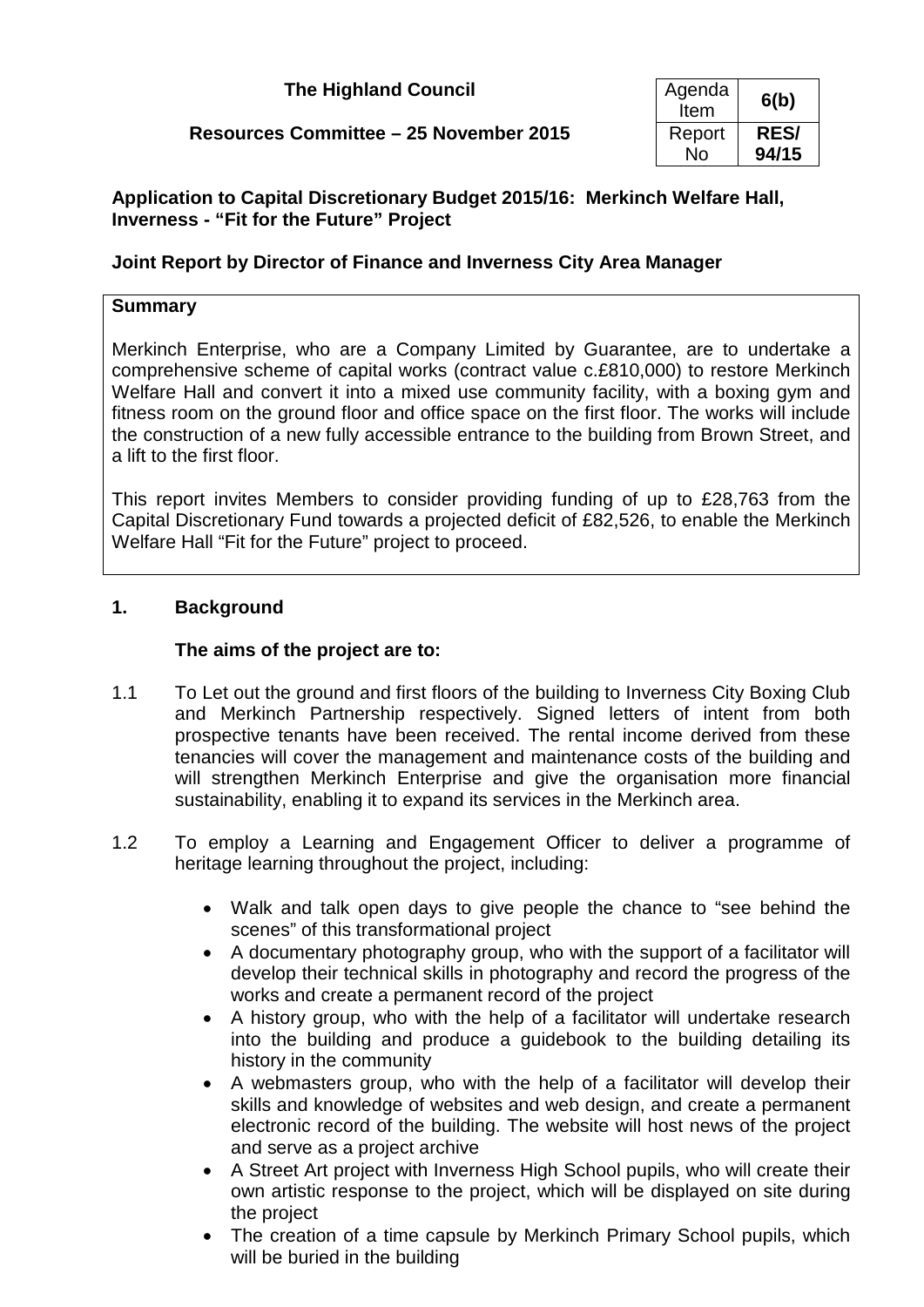- 1.3 To provide 12 FTE days of training in traditional building skills.
- 1.4 To provide a live learning project into the adaptation of historic buildings for the Architectural Technology students at UHI, who will model the building in terms of its energy performance, before and after the works.

## **2. Who will Benefit?**

2.1 A detailed analysis of the economic and social benefits of the project has been undertaken by local economist, Steve Westbrook, and is available if required.

These are summarised below:

2.1.1 The Merkinch community will benefit from a range of opportunities to develop their skills in several areas, including IT skills/website design and management, documentary photography, historical research/use of online databases. This will help to improve employability levels.

The project will also help to build community cohesion by bringing different generations together to share and discuss their memories of the Merkinch Welfare Hall. The number of people benefiting from these activities is estimated to be 842 (cumulative) throughout the project period.

- 2.1.2 The environment will benefit, firstly in terms of the environmental improvement of a local eyesore, and secondly because the project will achieve a significant reduction in the energy consumption of the building, which will reduce its carbon emissions by 60% in terms of kg per square metre of floor area. (A detailed report from the services engineer is available as evidence).
- 2.1.3 The number of people benefitting from employment skills training delivered by Merkinch Partnership will increase by 30% from 200 to 260, and will help a greater number of people to realise their economic potential.
- 2.1.4 There will also be a potential net economic benefit to Scotland from each young person who, through their involvement in boxing and/or access to employability services, becomes a long term productive member of the working population, rather than being a drain on national and local resources through receiving continuing benefits; spending spells in prison for crimes or drug offences, or drawing on the services of the NHS for alcohol and/or drug related problems.
- 2.1.5 The increased numbers participating in boxing and related fitness activities (estimated to be 283 by year 5) will improve life chances for young people and help them to lead longer, healthier lives.
- 2.1.6 The project is planned to generate the equivalent of 3 full time equivalent jobs annually.

### **3. Sustainability**

3.1 The rental income generated once the building is occupied will build the resilience of Merkinch Enterprise and provide funding to maintain the building on a quinquennial regime. The five year projections for Merkinch Enterprise illustrate that after five years the building will have generated a surplus of £33,538 by year 5. The projected annual maintenance costs are detailed in the Management and Maintenance Plan.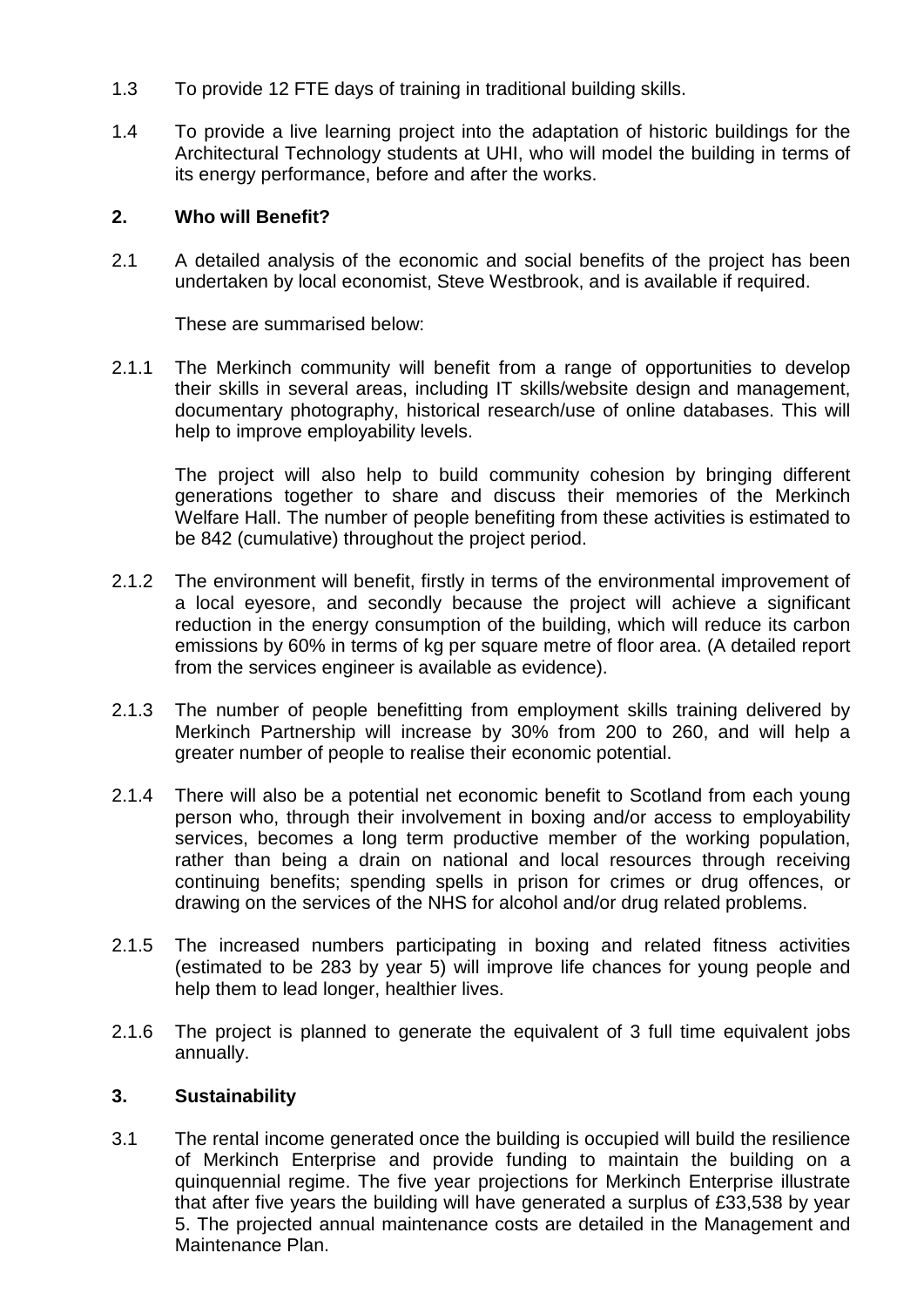3.2 The two end uses of the building will continue to generate long term benefits for the Merkinch community as described in our Development Appraisal which can be supplied if required: Merkinch Partnership through its enhanced ability to deliver employability services, the ICBC through its ability to transform young lives, both of which will provide a stepping stone into becoming a productive member of the working population rather than being a drain on resources on the state.

#### **4. Proposal**

4.1 To consider providing funding of £28,763 from the Capital Discretionary Fund towards a projected deficit of £82,526, to enable the Merkinch Welfare Hall 'Fit for the Future' project to proceed.

The current funding position is set out below.

| Organisation and status of application                                                                                            | Year 1 £  | Year 2* £ |
|-----------------------------------------------------------------------------------------------------------------------------------|-----------|-----------|
| Heritage Lottery Fund                                                                                                             | 590,760   | 65,640    |
| Successful V Unsuccessful $\Box$ Awaiting Decision $\Box$                                                                         |           |           |
| <b>Scottish Government Regeneration Capital Grant</b><br>Fund                                                                     | 200,127   |           |
| Successful $\sqrt{\phantom{a}}$ Unsuccessful $\Box$ Awaiting Decision $\Box$                                                      |           |           |
| <b>Inverness City Heritage Trust</b>                                                                                              | 146,317   | 16,257    |
| Successful $\sqrt{\phantom{a}}$ Unsuccessful $\Box$ Awaiting Decision $\Box$                                                      |           |           |
| <b>Highlands and Islands Enterprise</b>                                                                                           | 38,000    |           |
| Successful $\sqrt{\phantom{a} }$ Unsuccessful $\Box$ Awaiting Decision $\Box$                                                     |           |           |
| <b>Robertson Trust</b>                                                                                                            | 20,000    |           |
| Successful $\sqrt{\phantom{a}}$ Unsuccessful $\Box$ Awaiting Decision $\Box$                                                      |           |           |
| <b>Maple Trust</b>                                                                                                                | 2,000     |           |
| Successful $\sqrt{\phantom{a} }$ Unsuccessful $\Box$ Awaiting Decision $\Box$                                                     |           |           |
| Potential contract savings                                                                                                        | 25,000    |           |
| Inverness City Heritage Trust additional funding                                                                                  | 28,763    |           |
| Successful Unsuccessful $\Box$ Awaiting Decision $\sqrt{}$                                                                        |           |           |
| <b>Totals</b><br>(including anticipated Inverness City Heritage Trust<br>- "awaiting decision" and potential contract<br>savings) | 1,050,967 | 81,897    |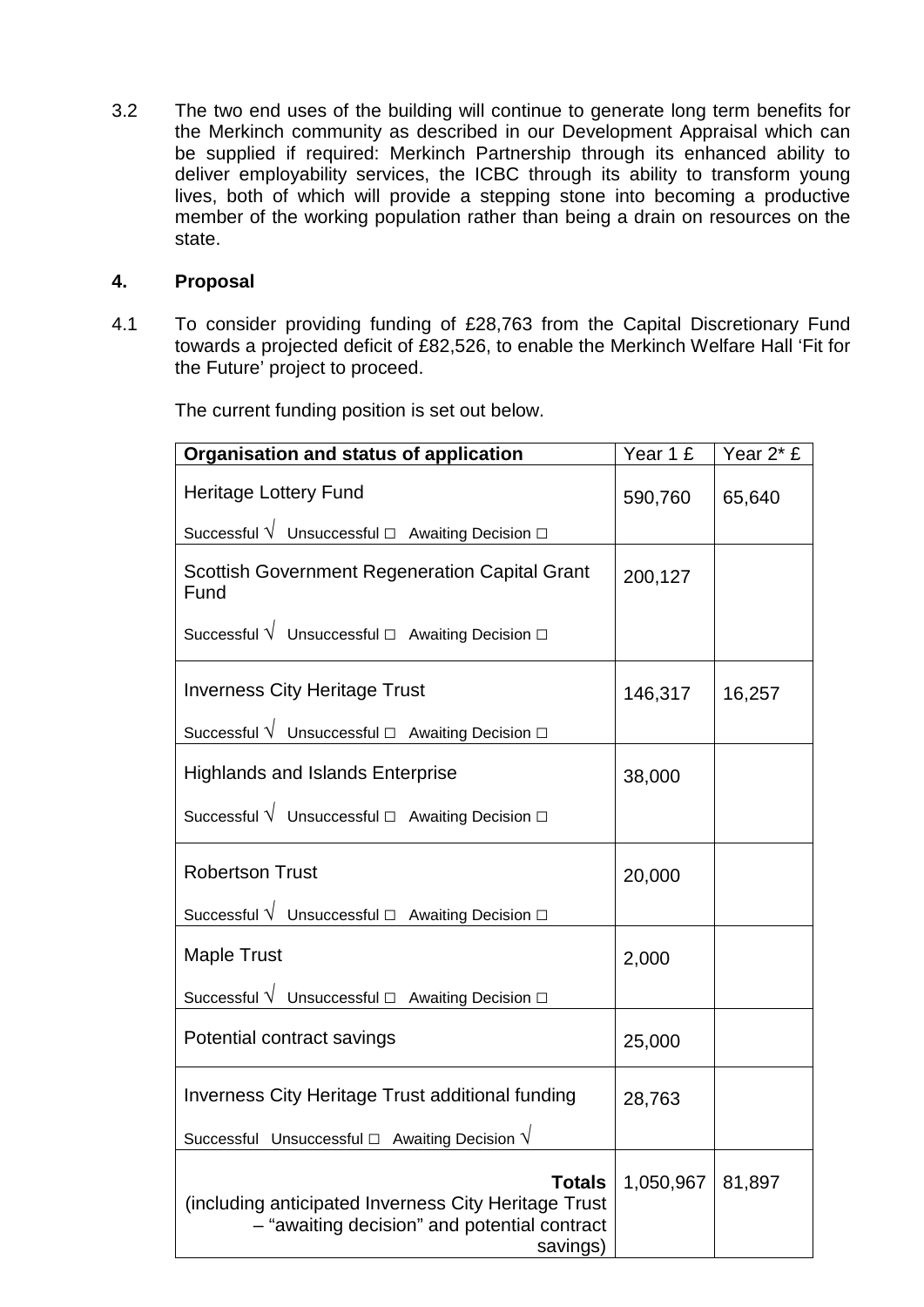4.2 The total above falls short of the total required to complete the project. The total required has risen to £1,161,627 leaving a shortfall of £82,526. It is proposed to meet this shortfall from the following sources:-

| • Inverness City Heritage Trust           | $\sim$ | £28,763 |
|-------------------------------------------|--------|---------|
| • Potential contract savings              | $\sim$ | £25,000 |
| • Request from Capital Discretionary Fund | $\sim$ | £28,763 |

4.3 A deficit of £82,526 has arisen as a result of tenders for the construction works coming back significantly higher than anticipated.

The applicants have explored all possible avenues to meet this deficit and have contacted existing funding partners to discuss the potential for increased grant assistance with response being summarised below:

- i. We have been advised by our HLF monitor that any request for additional funding from HLF would need to go back to committee, the next one being March 2016. This timescale is too late for us as the contractor is only willing to hold his tender price until January 2016, after that the price would be revised upwards and the deficit increased.
- ii. HIE provided £38,000 funding in March 2015, which at the time was considered to be 'the last brick in the wall'. It was an unusual grant as HIE does not normally support capital projects such as this and they are not able to increase their grant offer.
- iii. Inverness City Heritage Trust cannot increase their grant offer; however they are willing to accept an application for additional funding. This would need to be approved by the Board and preliminary soundings got a mixed response. A formal request for assistance will be submitted on 30 October 2015.
- 4.4 The project fits with the Councils Programme through:
	- 1. working together for the economy' as the Project will support the creation of quality jobs in the Highlands; and
	- 2. support for an economically vibrant City of Inverness, which is a key theme of the Inverness City Vision.
- 4.5 The Housing Grants, Construction and Regeneration Act 1996, makes provision for the Council to consider contributing to expenditure incurred in connection with activities which contribute to the regeneration or development of an area. This includes providing or improving training, education facilities or health services for local people.

### **5. Implications**

### 5.1 Climate Change/Carbon Clever and Equalities

The project will have positive climate change impacts as the buildings will be refurbished to modern standards in accordance with Building Regulations. Application of these regulations will also result in an improvement for those people with a disability.